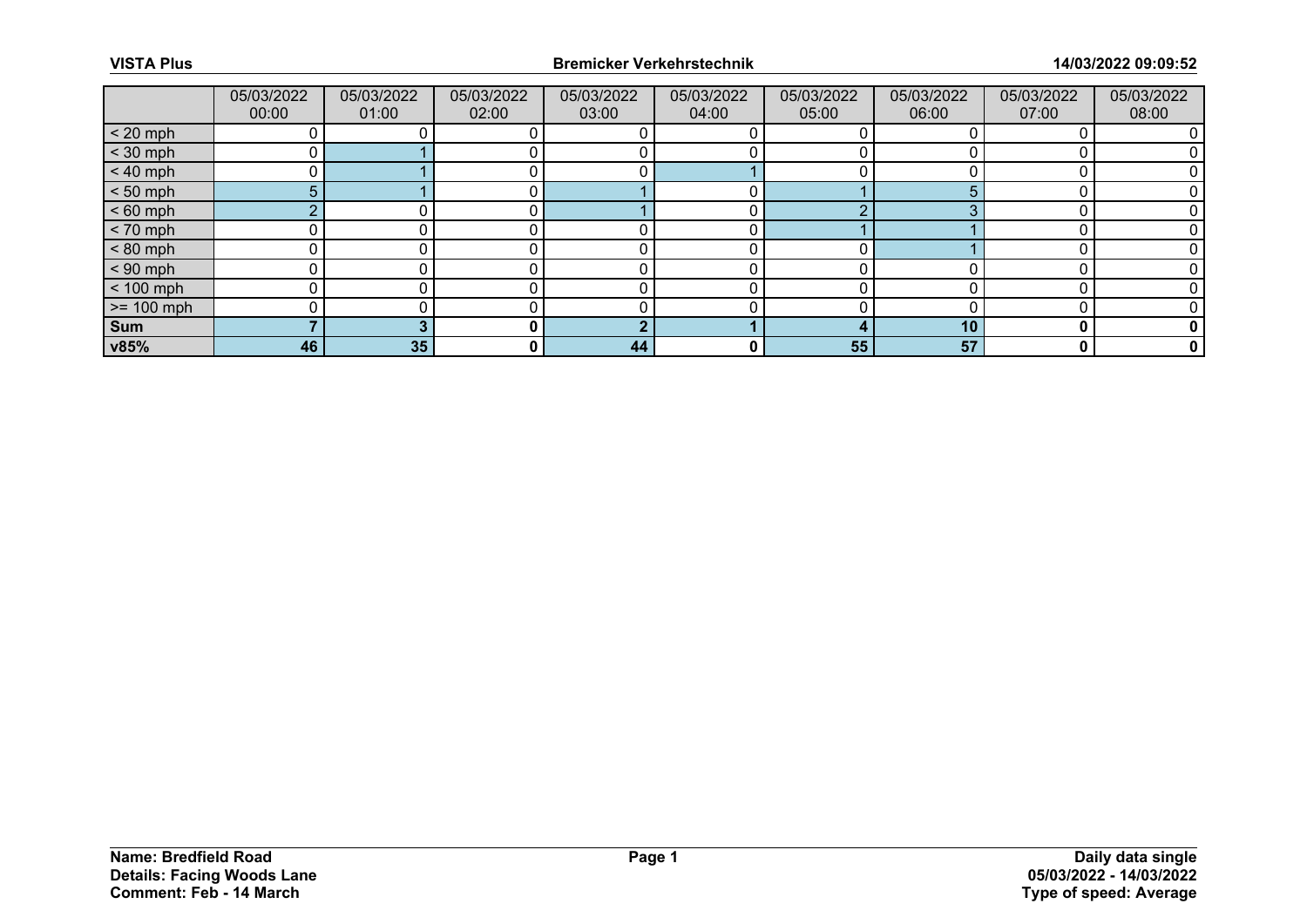|              | 05/03/2022<br>09:00 | 05/03/2022<br>10:00 | 05/03/2022<br>11:00 | 05/03/2022<br>12:00 | 05/03/2022<br>13:00 | 05/03/2022<br>14:00 | 05/03/2022<br>15:00 | 05/03/2022<br>16:00 | 05/03/2022<br>17:00 |
|--------------|---------------------|---------------------|---------------------|---------------------|---------------------|---------------------|---------------------|---------------------|---------------------|
| $< 20$ mph   |                     |                     |                     |                     |                     |                     |                     |                     |                     |
| $<$ 30 mph   |                     |                     |                     |                     |                     |                     |                     |                     |                     |
| $< 40$ mph   |                     |                     |                     |                     |                     |                     |                     |                     |                     |
| $< 50$ mph   |                     |                     |                     |                     |                     |                     |                     |                     |                     |
| $< 60$ mph   |                     |                     |                     |                     |                     |                     |                     |                     |                     |
| $< 70$ mph   |                     |                     |                     |                     |                     |                     |                     |                     |                     |
| $< 80$ mph   |                     |                     |                     |                     |                     |                     |                     |                     |                     |
| $< 90$ mph   |                     |                     |                     |                     |                     |                     |                     |                     |                     |
| $< 100$ mph  |                     |                     |                     |                     |                     |                     |                     |                     |                     |
| $>= 100$ mph |                     |                     |                     |                     |                     |                     |                     |                     |                     |
| Sum          | 0                   |                     |                     | 0                   | 0                   |                     |                     |                     |                     |
| v85%         | 0                   |                     | 0                   | 0                   | 0                   |                     |                     |                     | 0                   |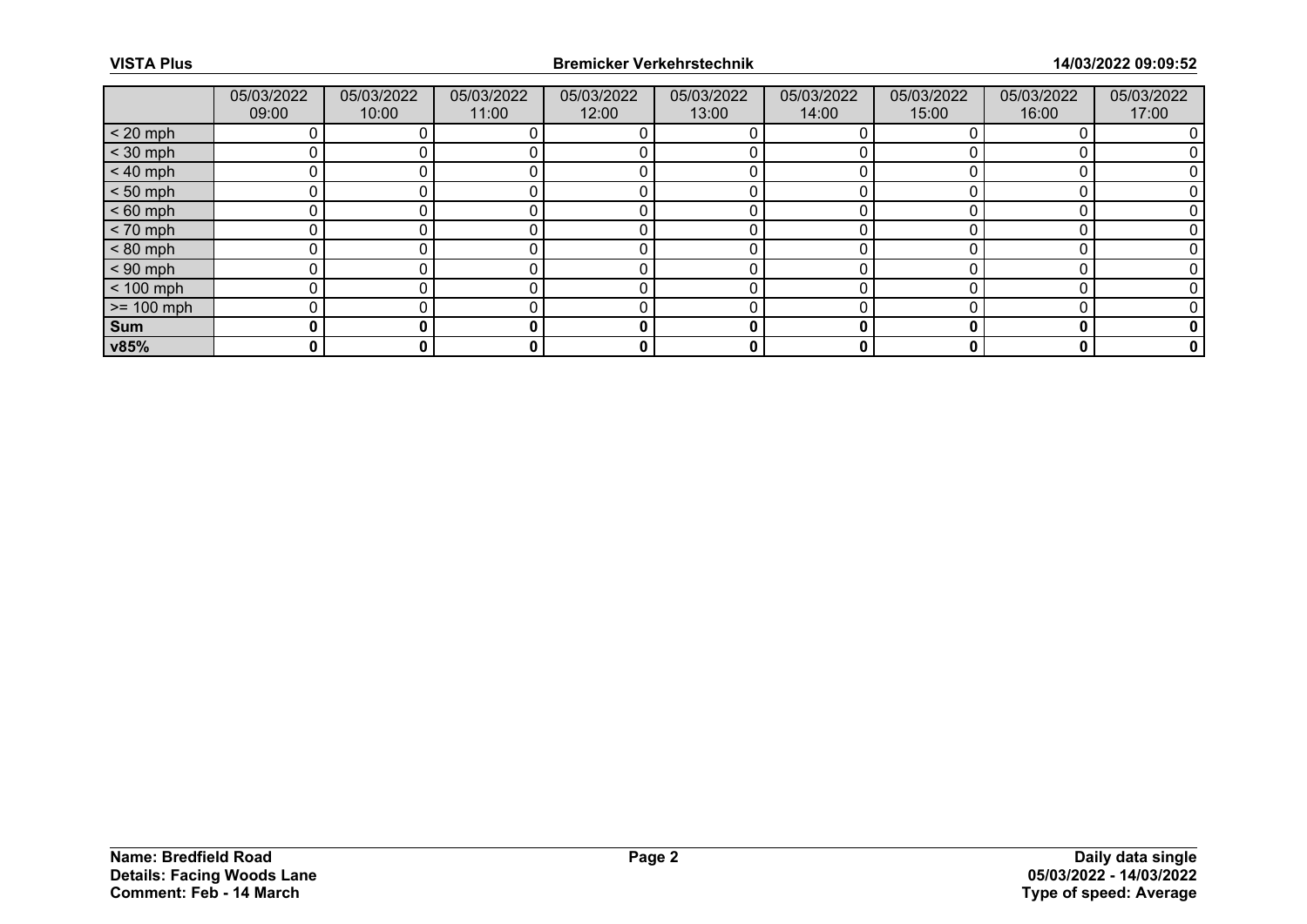|              | 05/03/2022<br>18:00 | 05/03/2022<br>19:00 | 05/03/2022<br>20:00 | 05/03/2022<br>21:00 | 05/03/2022<br>22:00 | 05/03/2022<br>23:00 | 10/03/2022<br>00:00 | 10/03/2022<br>01:00 | 10/03/2022<br>02:00 |
|--------------|---------------------|---------------------|---------------------|---------------------|---------------------|---------------------|---------------------|---------------------|---------------------|
| $< 20$ mph   |                     |                     |                     |                     |                     |                     |                     |                     |                     |
| $<$ 30 mph   |                     |                     |                     |                     |                     |                     |                     |                     |                     |
| $< 40$ mph   |                     |                     |                     |                     |                     |                     |                     |                     |                     |
| $< 50$ mph   |                     |                     |                     |                     |                     |                     |                     |                     |                     |
| $< 60$ mph   |                     |                     |                     |                     |                     |                     |                     |                     |                     |
| $< 70$ mph   |                     |                     |                     |                     |                     |                     |                     |                     |                     |
| $< 80$ mph   |                     |                     |                     |                     |                     |                     |                     |                     |                     |
| $< 90$ mph   |                     |                     |                     |                     |                     |                     |                     |                     |                     |
| $< 100$ mph  |                     |                     |                     |                     |                     |                     |                     |                     |                     |
| $>= 100$ mph |                     |                     |                     |                     |                     |                     |                     |                     |                     |
| Sum          | 0                   |                     |                     | 0                   |                     |                     |                     | n                   |                     |
| v85%         | 0                   |                     |                     | 0                   | 0                   | 0                   |                     | 0                   |                     |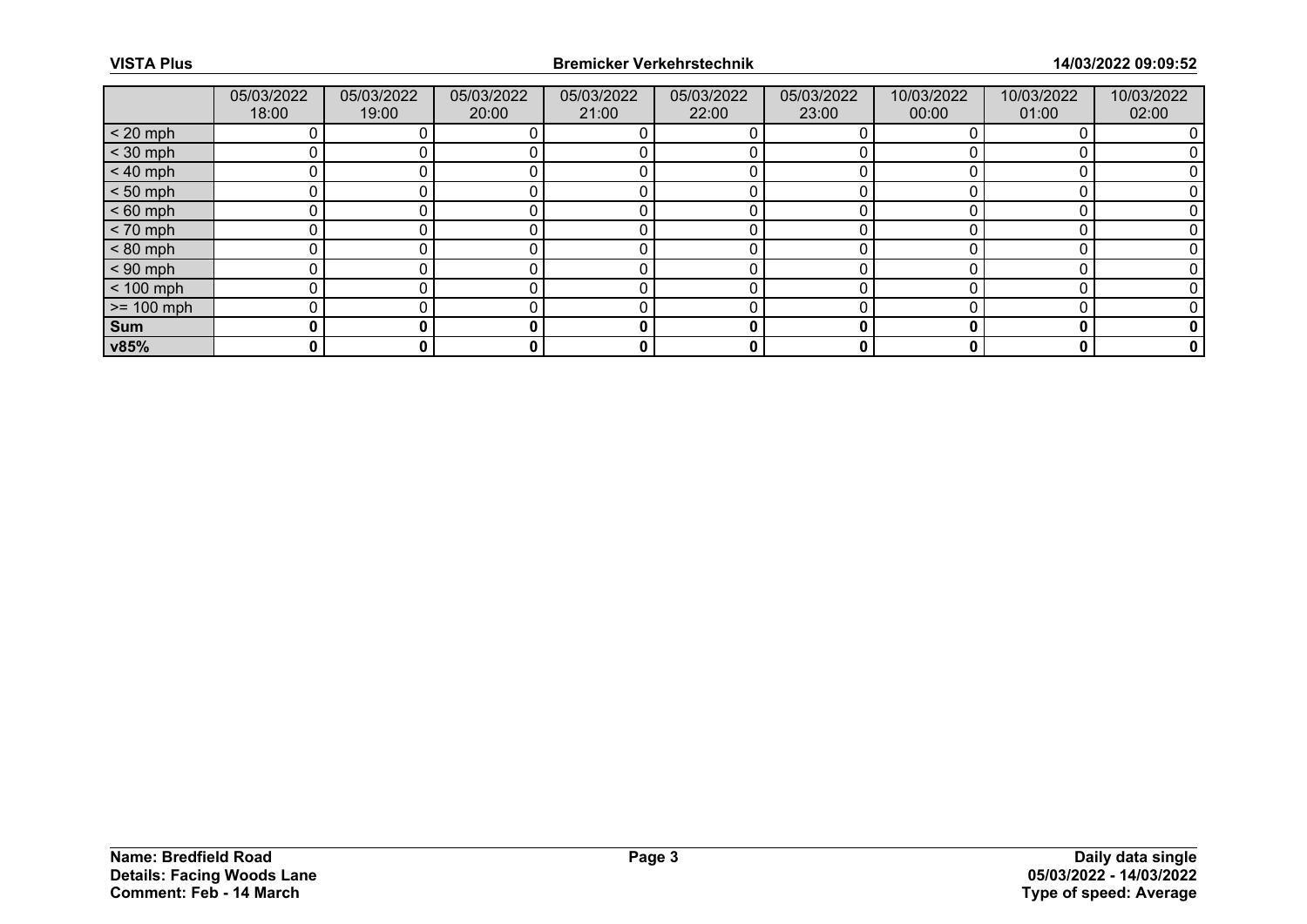|              | 10/03/2022<br>03:00 | 10/03/2022<br>04:00 | 10/03/2022<br>05:00 | 10/03/2022<br>06:00 | 10/03/2022<br>07:00 | 10/03/2022<br>08:00 | 10/03/2022<br>09:00 | 10/03/2022<br>10:00 | 10/03/2022<br>11:00 |
|--------------|---------------------|---------------------|---------------------|---------------------|---------------------|---------------------|---------------------|---------------------|---------------------|
| $< 20$ mph   |                     |                     |                     |                     |                     |                     |                     |                     |                     |
| $<$ 30 mph   |                     |                     |                     |                     |                     |                     |                     |                     |                     |
| $< 40$ mph   |                     |                     |                     |                     |                     |                     | 10                  | 13                  | 8                   |
| $< 50$ mph   |                     |                     |                     |                     |                     | 52                  | 77                  | 69                  | 67                  |
| $< 60$ mph   |                     |                     |                     |                     |                     | 22                  | 34                  | 26                  | 27                  |
| $< 70$ mph   | n                   |                     |                     |                     |                     |                     |                     | ∩                   |                     |
| $< 80$ mph   |                     |                     |                     |                     |                     |                     |                     |                     |                     |
| $< 90$ mph   |                     |                     |                     |                     |                     |                     |                     |                     |                     |
| $< 100$ mph  | ∩                   |                     |                     |                     |                     |                     |                     |                     |                     |
| $>= 100$ mph |                     |                     |                     |                     |                     |                     |                     |                     |                     |
| Sum          |                     |                     |                     | 0                   |                     | 77                  | 123                 | 111                 | 103                 |
| v85%         | 0                   | 0                   | 0                   | 0                   | 0                   | 51                  | 52                  | 51                  | 51                  |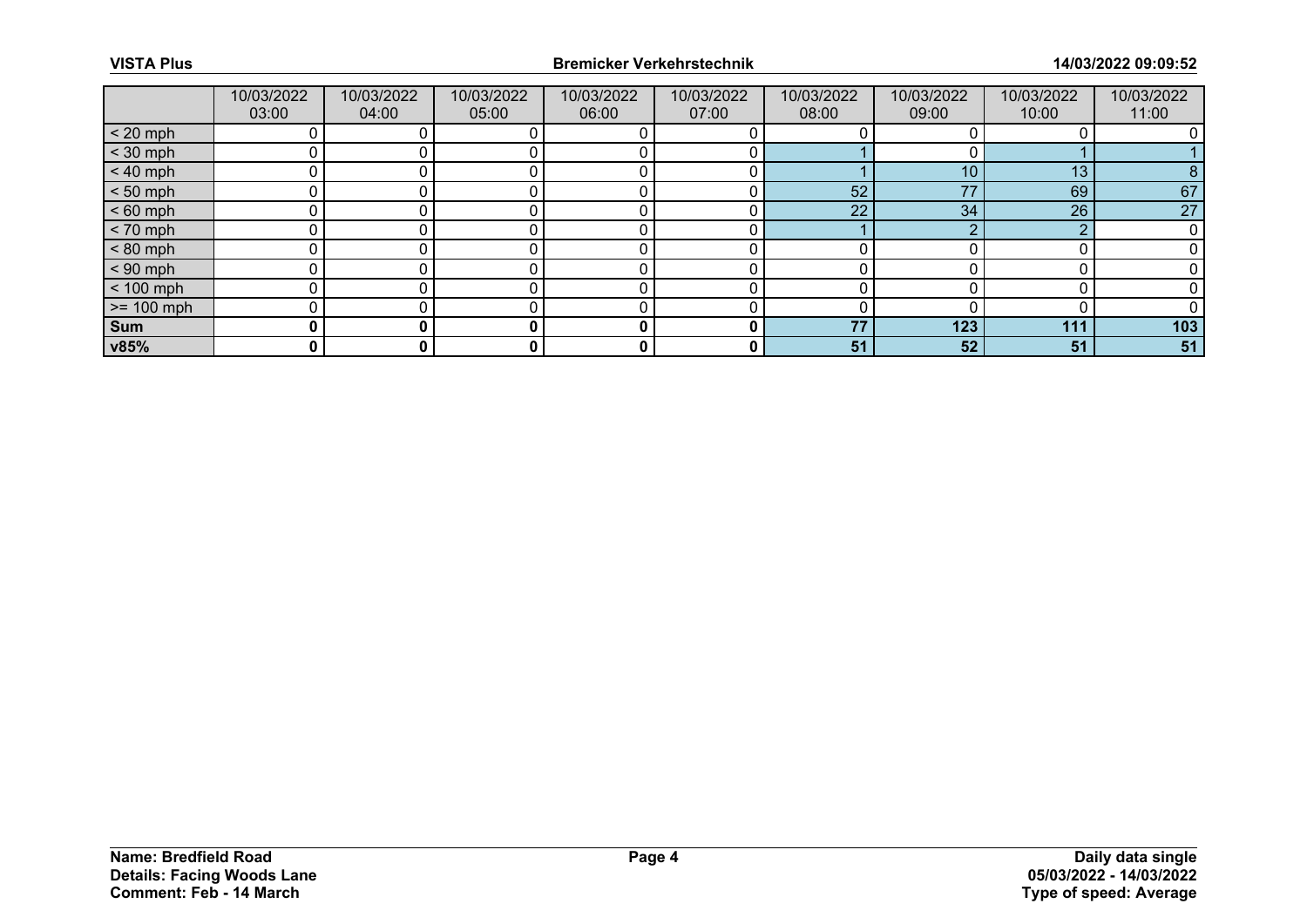|              | 10/03/2022<br>12:00 | 10/03/2022<br>13:00 | 10/03/2022<br>14:00 | 10/03/2022<br>15:00 | 10/03/2022<br>16:00 | 10/03/2022<br>17:00 | 10/03/2022<br>18:00 | 10/03/2022<br>19:00 | 10/03/2022<br>20:00 |
|--------------|---------------------|---------------------|---------------------|---------------------|---------------------|---------------------|---------------------|---------------------|---------------------|
| $< 20$ mph   |                     |                     |                     |                     |                     |                     |                     |                     |                     |
| $<$ 30 mph   | 3                   |                     |                     |                     |                     |                     |                     |                     |                     |
| $< 40$ mph   | 21                  | 14                  | 19                  | 23                  | 20                  | 18                  |                     | 15                  | 10                  |
| $< 50$ mph   | 66                  | 57                  | 68                  | 100                 | 80                  | 96                  | 73                  | 65                  | 39                  |
| $< 60$ mph   | 29                  | 25                  | 28                  | 44                  | 40                  | 46                  | 27                  | 15                  | 15                  |
| $< 70$ mph   | $\sim$              |                     |                     | 3                   | 4                   | 4                   |                     | n                   | n                   |
| $< 80$ mph   |                     |                     |                     |                     |                     |                     |                     |                     |                     |
| $< 90$ mph   |                     |                     |                     |                     |                     |                     |                     |                     |                     |
| $< 100$ mph  | n                   |                     |                     |                     |                     | n                   |                     |                     |                     |
| $>= 100$ mph |                     |                     |                     |                     |                     |                     |                     |                     |                     |
| <b>Sum</b>   | 121                 | 98                  | 122                 | 171                 | 151                 | 167                 | 117                 | 101                 | 66                  |
| v85%         | 51                  | 53                  | 52                  | 52                  | 52 <sub>2</sub>     | 52                  | 51                  | 50                  | 52                  |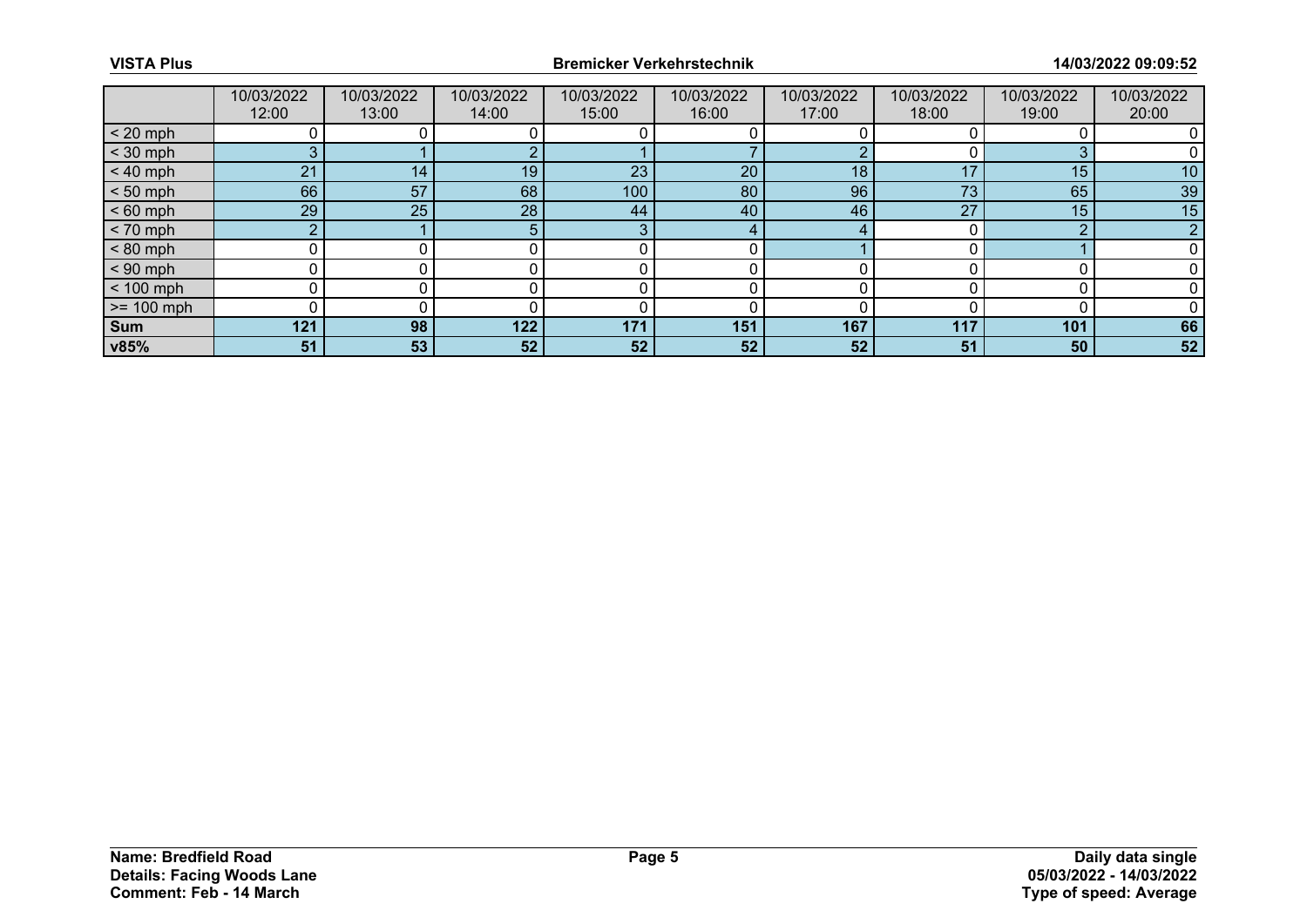|              | 10/03/2022<br>21:00 | 10/03/2022<br>22:00 | 10/03/2022<br>23:00 | 11/03/2022<br>00:00 | 11/03/2022<br>01:00 | 11/03/2022<br>02:00 | 11/03/2022<br>03:00 | 11/03/2022<br>04:00 | 11/03/2022<br>05:00 |
|--------------|---------------------|---------------------|---------------------|---------------------|---------------------|---------------------|---------------------|---------------------|---------------------|
| $< 20$ mph   |                     |                     |                     |                     |                     |                     |                     |                     |                     |
| $<$ 30 mph   |                     |                     |                     |                     |                     |                     |                     |                     |                     |
| $< 40$ mph   | 6 <sup>1</sup>      |                     |                     | c                   |                     |                     |                     |                     |                     |
| $< 50$ mph   | 18                  | 26                  | հ                   | c                   |                     |                     |                     |                     |                     |
| $< 60$ mph   | 18                  | 13                  |                     |                     |                     |                     |                     |                     |                     |
| $< 70$ mph   |                     |                     |                     |                     |                     |                     |                     |                     |                     |
| $< 80$ mph   |                     |                     |                     |                     |                     |                     |                     |                     |                     |
| $< 90$ mph   |                     |                     |                     |                     |                     |                     |                     |                     |                     |
| $< 100$ mph  | U                   |                     |                     |                     |                     |                     |                     |                     |                     |
| $>= 100$ mph |                     |                     |                     |                     |                     |                     |                     |                     |                     |
| <b>Sum</b>   | 44                  | 43                  | 13                  | 6                   |                     |                     |                     |                     |                     |
| v85%         | 54                  | 52                  | 51                  | 46                  | 0                   | 0                   |                     | 0                   | 55                  |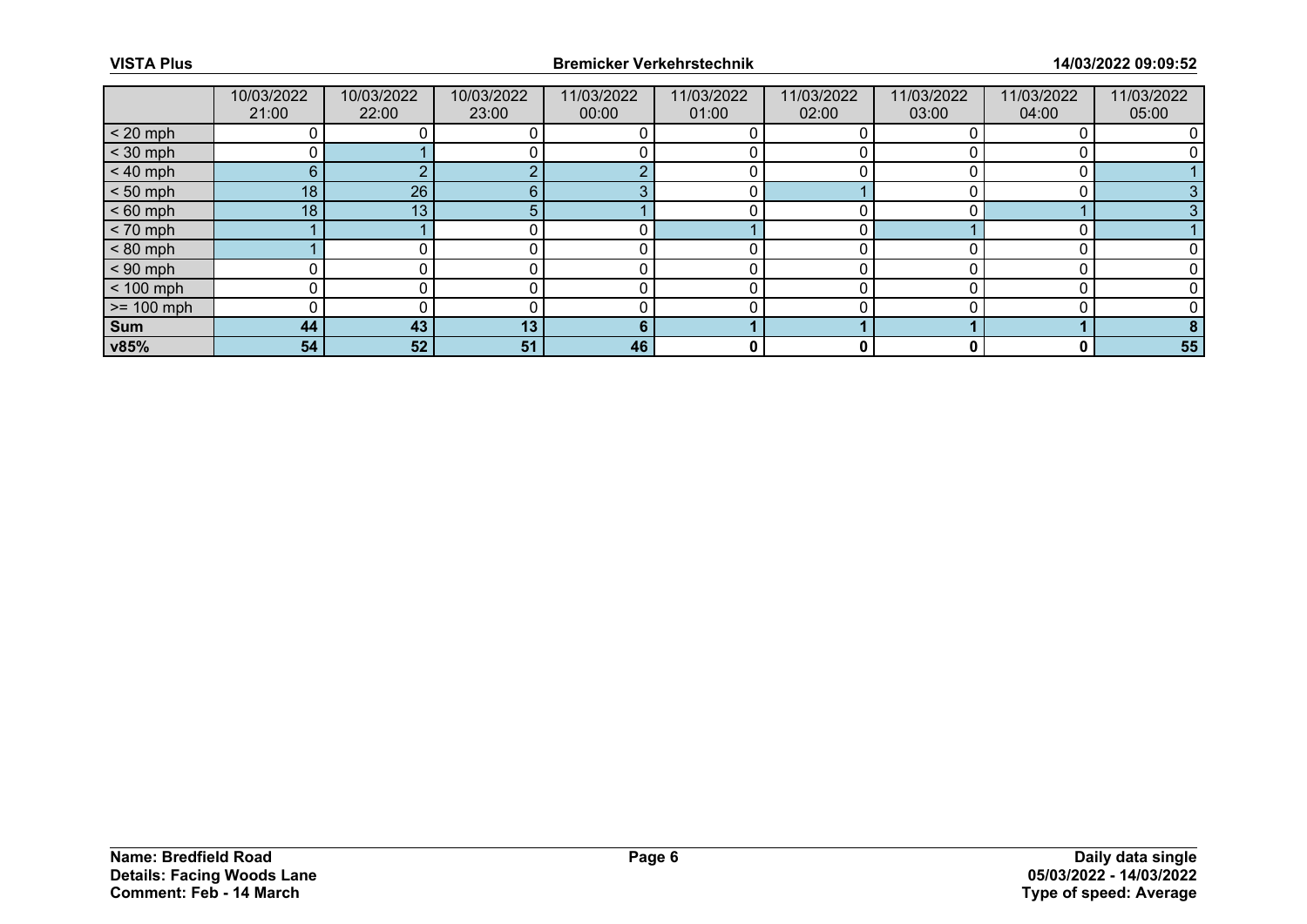|              | 11/03/2022<br>06:00 | 11/03/2022<br>07:00 | 11/03/2022<br>08:00 | 11/03/2022<br>09:00 | 11/03/2022<br>10:00 | 11/03/2022<br>11:00 | 11/03/2022<br>12:00 | 11/03/2022<br>13:00 | 11/03/2022<br>14:00 |
|--------------|---------------------|---------------------|---------------------|---------------------|---------------------|---------------------|---------------------|---------------------|---------------------|
| $< 20$ mph   |                     |                     |                     |                     |                     |                     |                     |                     |                     |
| $<$ 30 mph   |                     |                     |                     | f                   | n                   |                     |                     |                     |                     |
| $< 40$ mph   | 0                   | 6                   | 10                  | 12                  | 13                  | 14                  | 13                  | 21                  | 11                  |
| $< 50$ mph   | 19                  | 47                  | 115                 | 72                  | 69                  | 66                  | 69                  | 79                  | 63                  |
| $< 60$ mph   | 11                  | 22                  | 43                  | 32                  | 32                  | 30                  | 33                  | 41                  | 32                  |
| $< 70$ mph   | $4 \cdot$           |                     |                     | .5                  | ∩                   |                     |                     | ∩                   |                     |
| $< 80$ mph   |                     |                     |                     |                     |                     |                     |                     |                     |                     |
| $< 90$ mph   |                     |                     |                     |                     |                     |                     |                     |                     |                     |
| $< 100$ mph  | n                   |                     |                     |                     |                     | ŋ                   |                     |                     |                     |
| $>= 100$ mph |                     |                     |                     |                     |                     |                     |                     |                     |                     |
| <b>Sum</b>   | 34                  | 75                  | 175                 | 127                 | 118                 | 115                 | 120                 | 144                 | 108                 |
| v85%         | 55                  | 52                  | 52                  | 51                  | 51                  | 52                  | 52                  | 53                  | 53                  |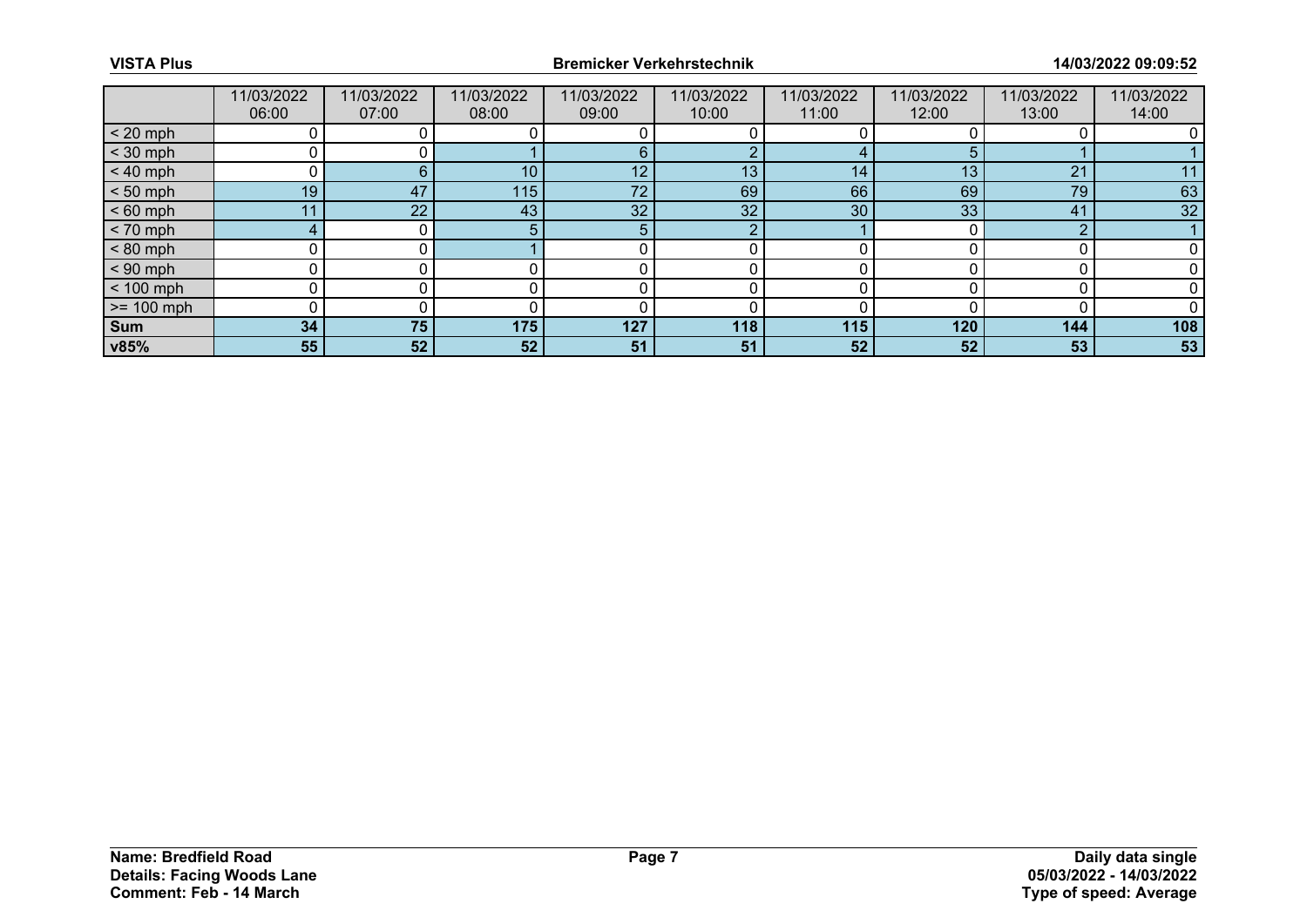|              | 11/03/2022<br>15:00 | 11/03/2022<br>16:00 | 11/03/2022<br>17:00 | 11/03/2022<br>18:00 | 11/03/2022<br>19:00 | 11/03/2022<br>20:00 | 11/03/2022<br>21:00 | 11/03/2022<br>22:00 | 11/03/2022<br>23:00 |
|--------------|---------------------|---------------------|---------------------|---------------------|---------------------|---------------------|---------------------|---------------------|---------------------|
| $< 20$ mph   |                     |                     |                     |                     |                     |                     |                     |                     |                     |
| $<$ 30 mph   | ົ                   |                     |                     |                     |                     |                     |                     |                     |                     |
| $< 40$ mph   | 26                  | 17                  | 10 <sup>1</sup>     | 15                  | 15                  | 14                  |                     | 9                   | 5.                  |
| $< 50$ mph   | 95                  | 112                 | 107                 | 74                  | 51                  | 27                  | 26                  | 25                  | 17                  |
| $< 60$ mph   | 26                  | 32                  | 38                  | 19                  | 17                  | 20                  | 10 <sub>1</sub>     | 6                   | 6                   |
| $< 70$ mph   | 4                   |                     |                     | റ                   |                     | 4                   |                     |                     |                     |
| $< 80$ mph   |                     |                     |                     |                     |                     |                     |                     |                     |                     |
| $< 90$ mph   |                     |                     |                     |                     |                     |                     |                     |                     |                     |
| $< 100$ mph  | n                   |                     |                     |                     |                     | ŋ                   |                     |                     |                     |
| $>= 100$ mph |                     |                     |                     |                     |                     |                     |                     |                     |                     |
| <b>Sum</b>   | 153                 | 165                 | 160                 | 111                 | 83                  | 67                  | 41                  | 40                  | 28                  |
| v85%         | 51                  | 51                  | 53                  | 50                  | 50                  | 54                  | 50                  | 49                  | 50                  |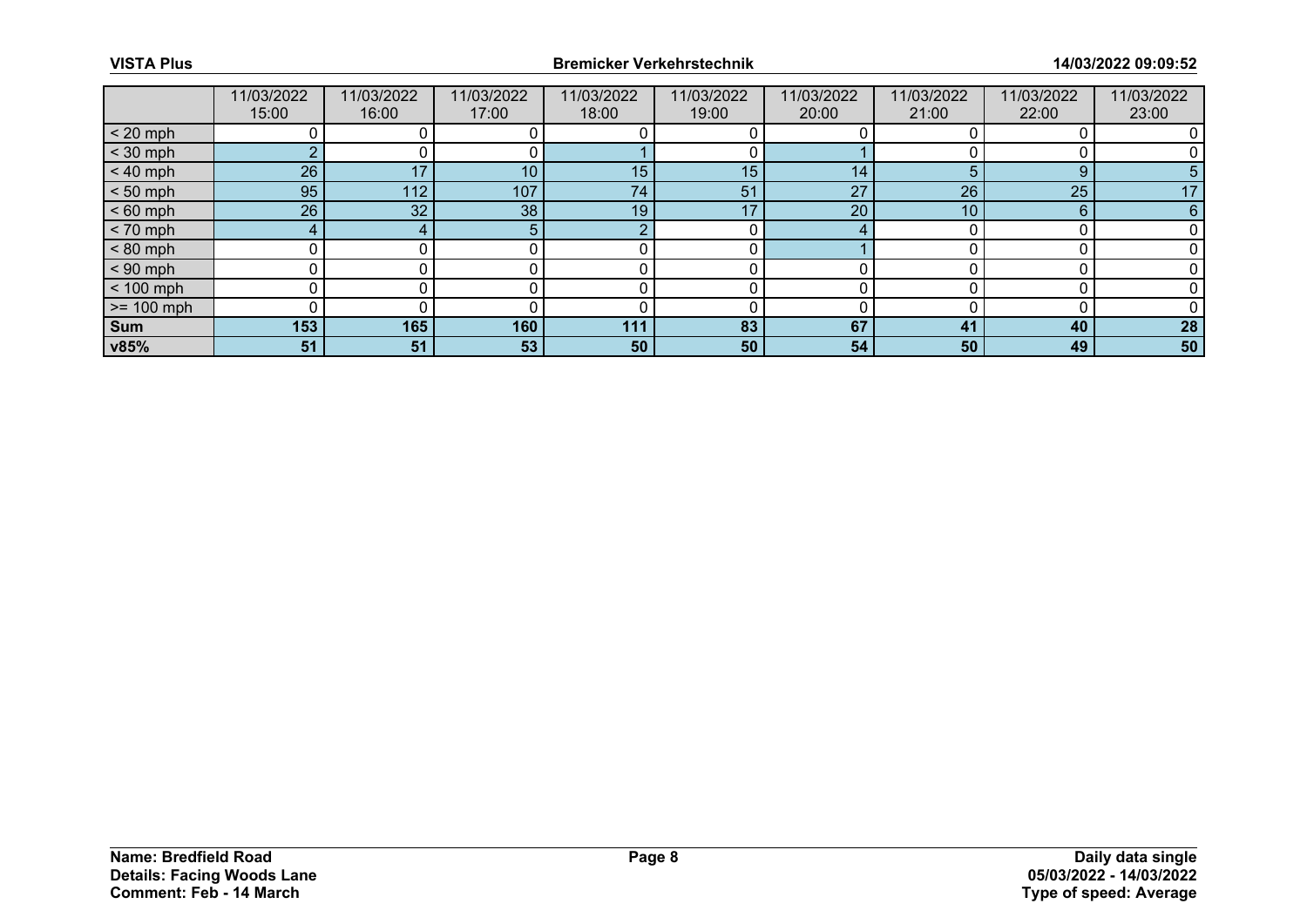|                 | 12/03/2022<br>00:00 | 12/03/2022<br>01:00 | 12/03/2022<br>02:00 | 12/03/2022<br>03:00 | 12/03/2022<br>04:00 | 12/03/2022<br>05:00 | 12/03/2022<br>06:00 | 12/03/2022<br>07:00 | 12/03/2022<br>08:00 |
|-----------------|---------------------|---------------------|---------------------|---------------------|---------------------|---------------------|---------------------|---------------------|---------------------|
| $< 20$ mph      |                     |                     |                     |                     |                     |                     |                     |                     |                     |
| $<$ 30 mph      |                     |                     |                     |                     |                     |                     |                     |                     |                     |
| $< 40$ mph      | 0                   |                     |                     |                     |                     |                     |                     | 5                   |                     |
| $< 50$ mph      | 6                   |                     |                     | œ                   |                     | ◠                   |                     | 14                  | 36                  |
| $< 60$ mph      | 3                   |                     |                     |                     |                     |                     |                     |                     | 27                  |
| $< 70$ mph      |                     |                     |                     |                     |                     |                     |                     | ິ                   | 4                   |
| $< 80$ mph      |                     |                     |                     |                     |                     |                     |                     |                     |                     |
| $< 90$ mph      | 0                   |                     |                     |                     |                     |                     |                     |                     |                     |
| $< 100$ mph     | 0                   |                     |                     |                     |                     |                     |                     |                     |                     |
| $\ge$ = 100 mph |                     |                     |                     |                     |                     |                     |                     |                     |                     |
| Sum             | 10                  |                     |                     |                     |                     |                     | 14                  | 31                  | 74                  |
| <b>v85%</b>     | 52                  | 55                  | 0                   | 48                  | 43                  | 49                  | 53                  | 52                  | 54                  |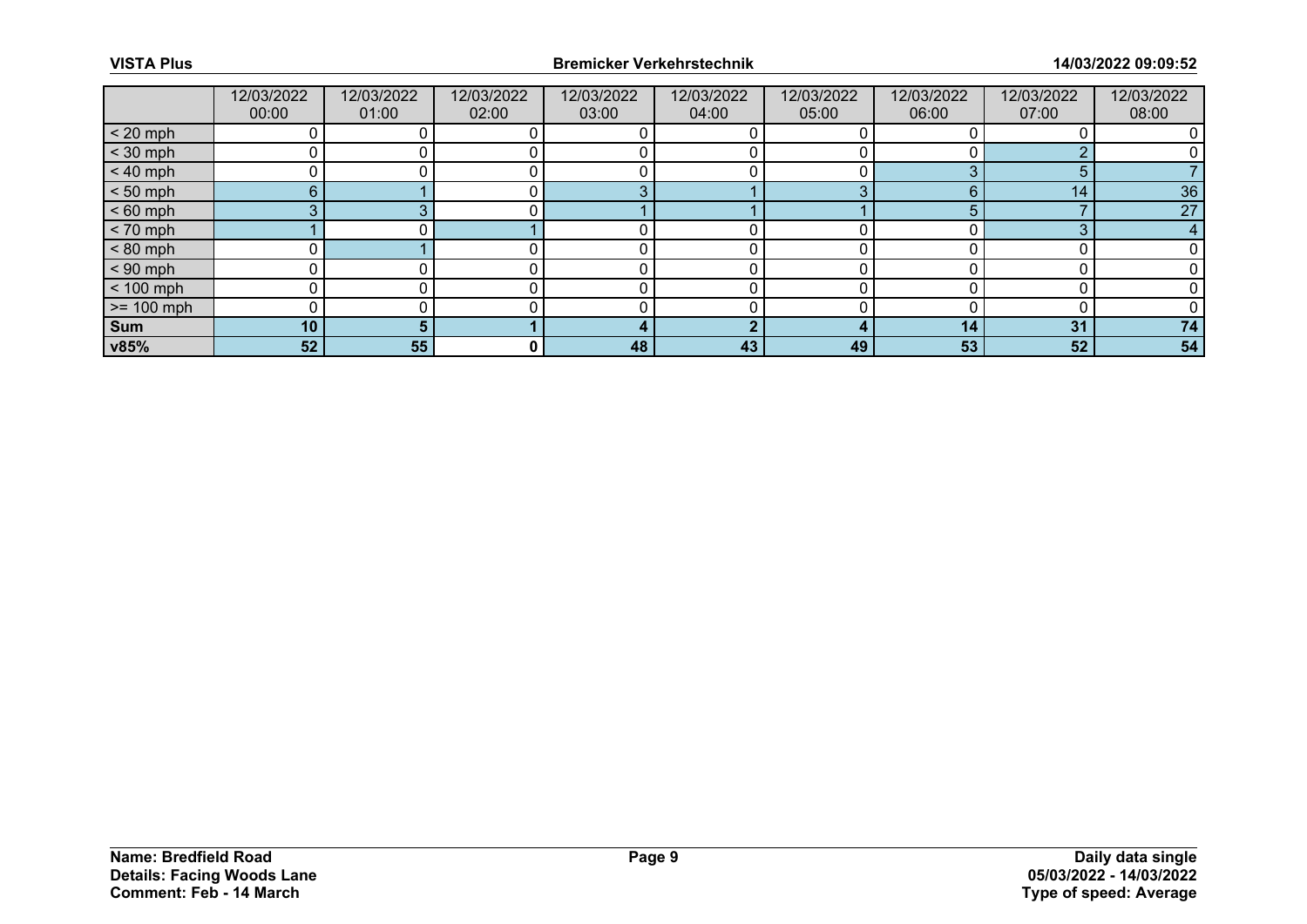|              | 12/03/2022<br>09:00 | 12/03/2022<br>10:00 | 12/03/2022<br>11:00 | 12/03/2022<br>12:00 | 12/03/2022<br>13:00 | 12/03/2022<br>14:00 | 12/03/2022<br>15:00 | 12/03/2022<br>16:00 | 12/03/2022<br>17:00 |
|--------------|---------------------|---------------------|---------------------|---------------------|---------------------|---------------------|---------------------|---------------------|---------------------|
| $< 20$ mph   |                     |                     |                     |                     |                     |                     |                     |                     |                     |
| $<$ 30 mph   | 3                   |                     |                     |                     |                     | ◠                   |                     |                     |                     |
| $< 40$ mph   | 12                  | 8                   | 14                  | 11                  | 10                  | 10                  |                     | 17                  | 17                  |
| $< 50$ mph   | 67                  | 81                  | 73                  | 63                  | 69                  | 74                  | 77                  | 67                  | 77                  |
| $< 60$ mph   | 29                  | 28                  | 32 <sub>2</sub>     | 48                  | 28                  | 40                  | 24                  | 22                  | 28                  |
| $< 70$ mph   | $\sim$              |                     |                     | - 2                 |                     | 0                   |                     | 3                   | n                   |
| $< 80$ mph   |                     |                     |                     |                     |                     |                     |                     |                     |                     |
| $< 90$ mph   |                     |                     |                     |                     |                     |                     |                     |                     |                     |
| $< 100$ mph  | n                   |                     |                     |                     |                     | n                   |                     |                     |                     |
| $>= 100$ mph |                     |                     |                     |                     |                     |                     |                     |                     |                     |
| <b>Sum</b>   | 113                 | 122                 | 123                 | 124                 | 108                 | 126                 | 113                 | 109                 | 124                 |
| v85%         | 52                  | 52                  | 53                  | 54                  | 53                  | 52                  | 51                  | 51                  | 52                  |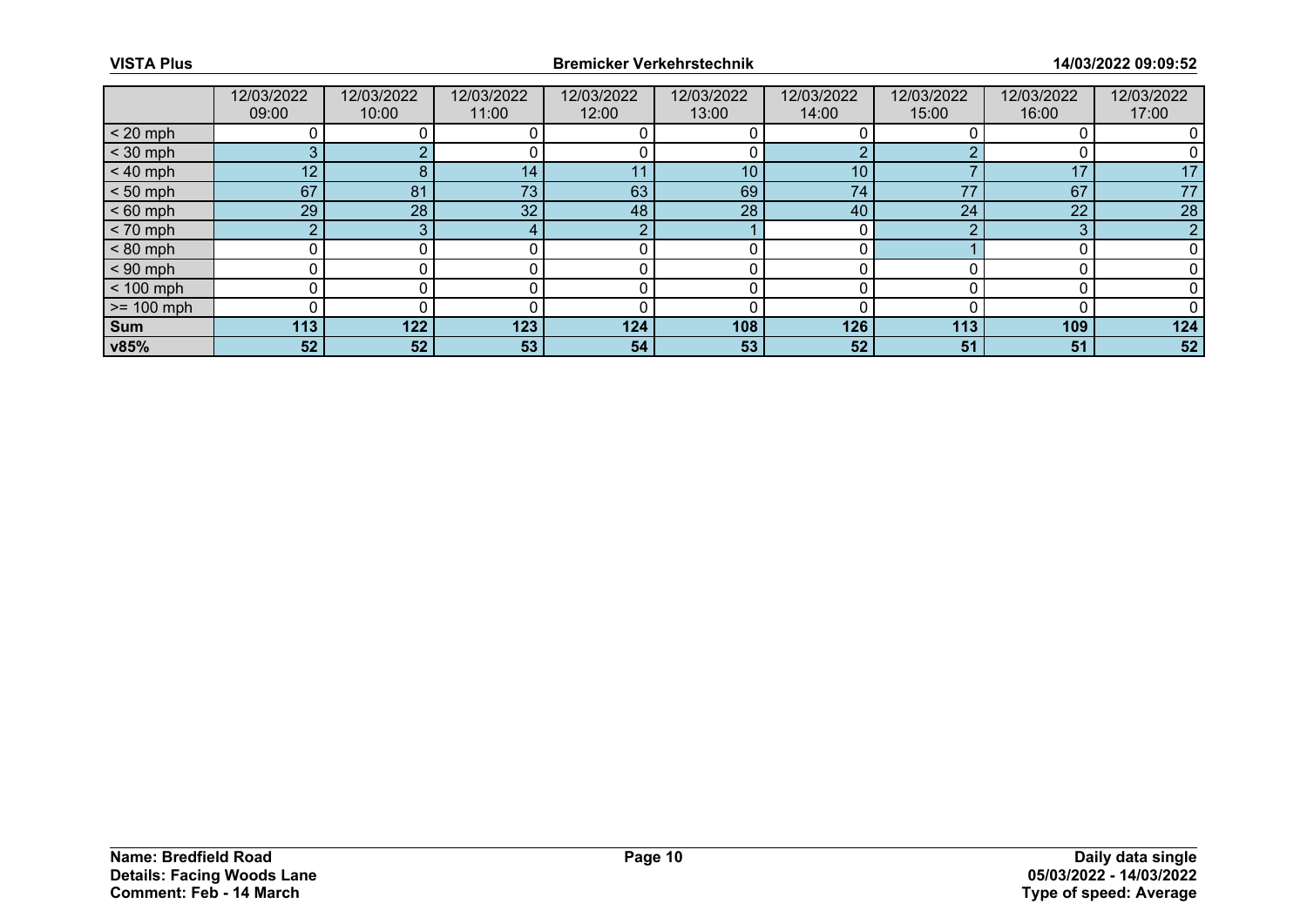|              | 12/03/2022<br>18:00 | 12/03/2022<br>19:00 | 12/03/2022<br>20:00 | 12/03/2022<br>21:00 | 12/03/2022<br>22:00 | 12/03/2022<br>23:00 | 13/03/2022<br>00:00 | 13/03/2022<br>01:00 | 13/03/2022<br>02:00 |
|--------------|---------------------|---------------------|---------------------|---------------------|---------------------|---------------------|---------------------|---------------------|---------------------|
| $< 20$ mph   |                     |                     |                     |                     |                     |                     |                     |                     |                     |
| $<$ 30 mph   |                     |                     |                     |                     |                     |                     |                     |                     |                     |
| $< 40$ mph   | 29                  | 16                  | 6                   |                     |                     | 5                   |                     |                     |                     |
| $< 50$ mph   | 68                  | 44                  | 25                  | 29                  | -47                 | 24                  |                     |                     |                     |
| $< 60$ mph   | 15                  | 19                  |                     | 6                   |                     | 6                   |                     | ◠                   |                     |
| $< 70$ mph   |                     |                     |                     |                     |                     |                     |                     |                     |                     |
| $< 80$ mph   |                     |                     |                     |                     |                     |                     |                     |                     |                     |
| $< 90$ mph   |                     |                     |                     |                     |                     |                     |                     |                     |                     |
| $< 100$ mph  |                     |                     |                     |                     |                     |                     |                     |                     |                     |
| $>= 100$ mph |                     |                     |                     |                     |                     |                     |                     |                     |                     |
| <b>Sum</b>   | 115                 | 81                  | 44                  | 43                  | 30                  | 36                  |                     | $\Omega$            |                     |
| v85%         | 49                  | 52                  | 52                  | 49                  | 52                  | 50                  | 58                  | 51                  | 44                  |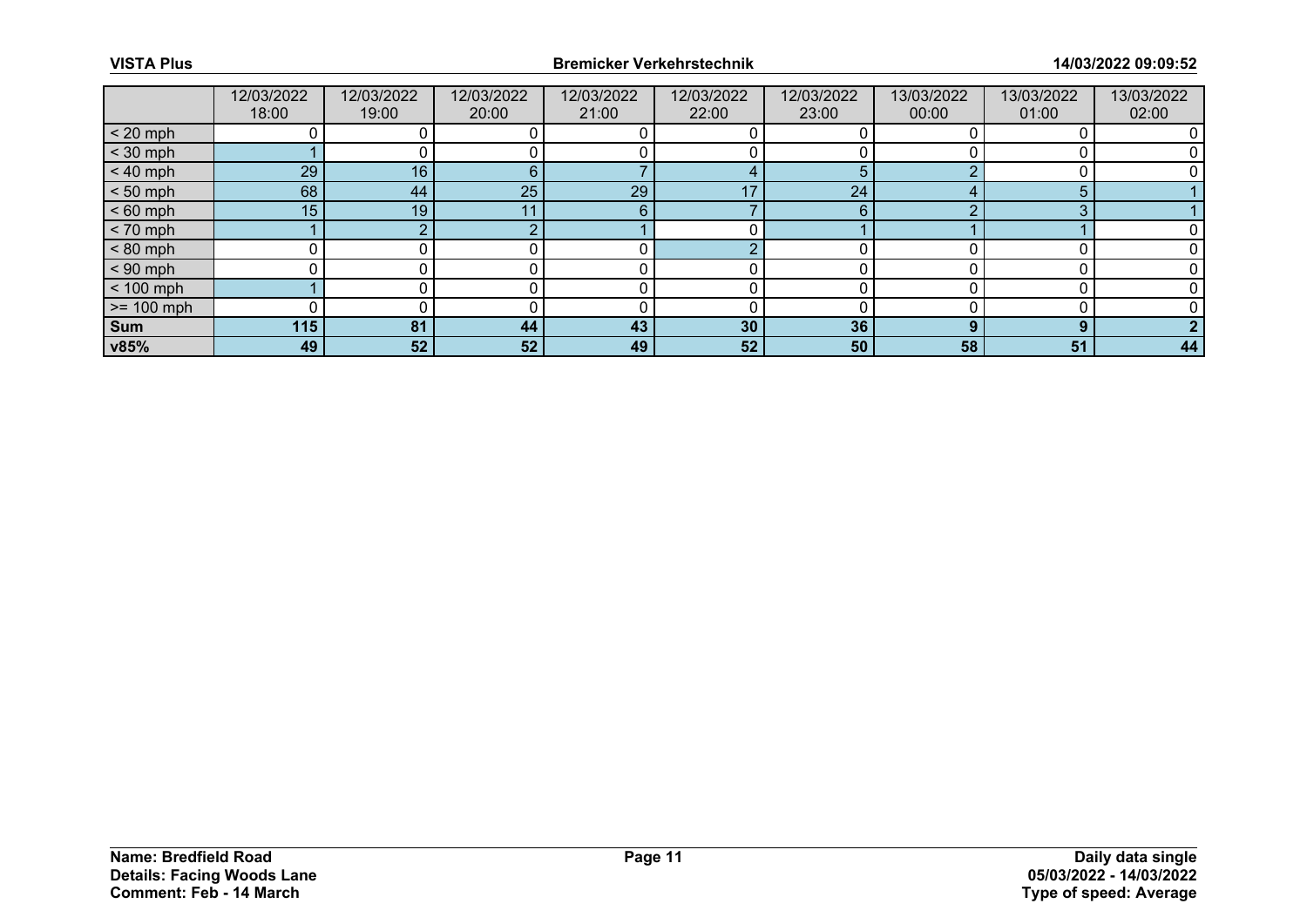|              | 13/03/2022<br>03:00 | 13/03/2022<br>04:00 | 13/03/2022<br>05:00 | 13/03/2022<br>06:00 | 13/03/2022<br>07:00 | 13/03/2022<br>08:00 | 13/03/2022<br>09:00 | 13/03/2022<br>10:00 | 13/03/2022<br>11:00 |
|--------------|---------------------|---------------------|---------------------|---------------------|---------------------|---------------------|---------------------|---------------------|---------------------|
| $< 20$ mph   |                     |                     |                     |                     |                     |                     |                     |                     |                     |
| $<$ 30 mph   |                     |                     |                     |                     |                     |                     |                     |                     |                     |
| $< 40$ mph   |                     |                     |                     | r                   |                     | 5                   |                     |                     | 16                  |
| $< 50$ mph   |                     |                     |                     | Я                   |                     | 15                  | 47                  | 67                  | 55                  |
| $< 60$ mph   |                     |                     |                     |                     |                     | 10                  | 19                  | 31                  | 23                  |
| $< 70$ mph   | U                   |                     |                     | c                   |                     | 4                   |                     | $\sqrt{2}$          |                     |
| $< 80$ mph   |                     |                     |                     |                     |                     |                     |                     |                     |                     |
| $< 90$ mph   |                     |                     |                     |                     |                     |                     |                     |                     |                     |
| $< 100$ mph  | U                   |                     |                     |                     |                     |                     |                     |                     |                     |
| $>= 100$ mph |                     |                     |                     |                     |                     |                     |                     |                     |                     |
| <b>Sum</b>   | 0                   |                     |                     | 14                  | 21                  | 34                  | 72                  | 106                 | 96                  |
| v85%         | $\mathbf{0}$        | 44                  | 57                  | 50                  | 52                  | 54                  | 52                  | 52                  | 51                  |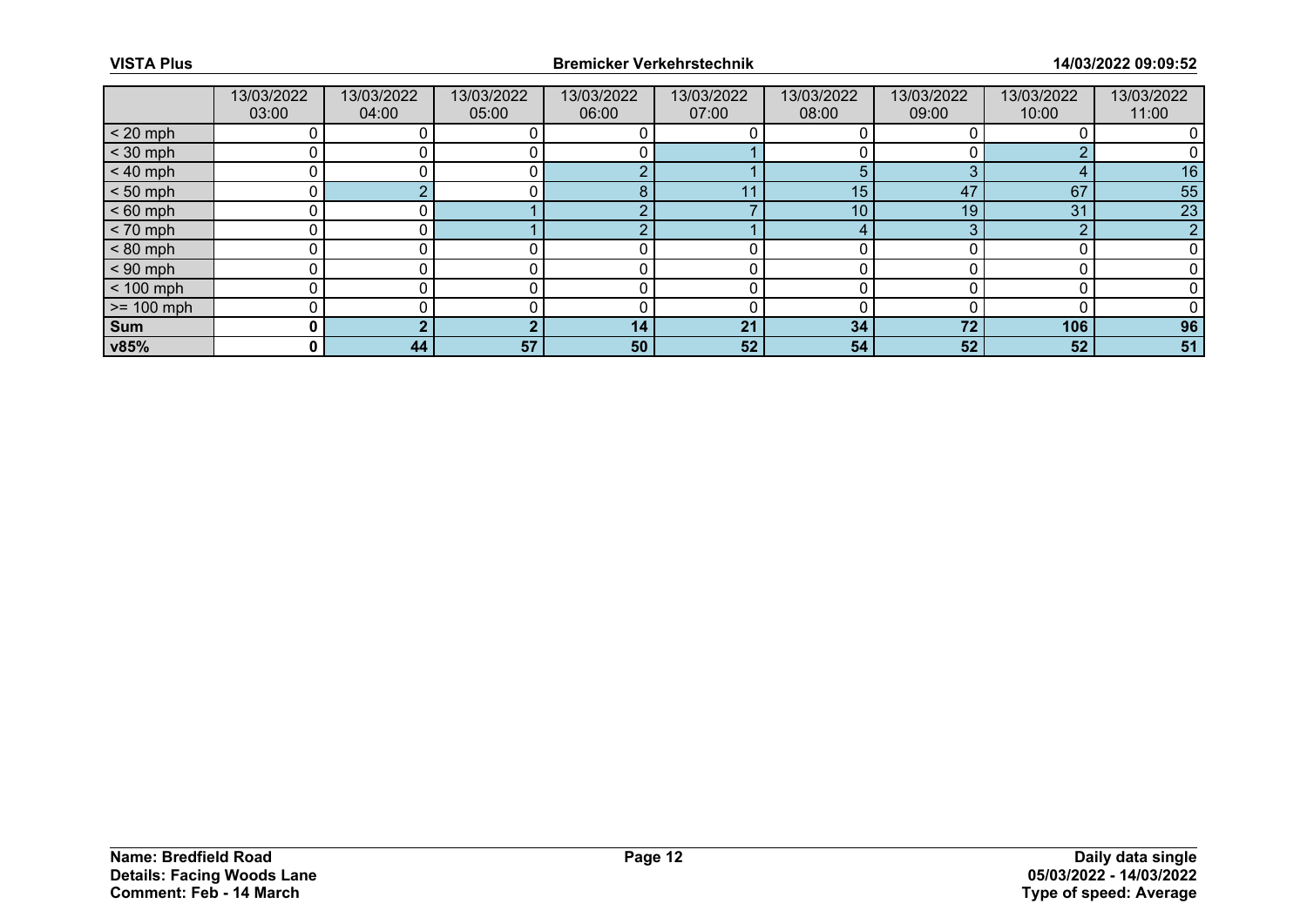|              | 13/03/2022<br>12:00 | 13/03/2022<br>13:00 | 13/03/2022<br>14:00 | 13/03/2022<br>15:00 | 13/03/2022<br>16:00 | 13/03/2022<br>17:00 | 13/03/2022<br>18:00 | 13/03/2022<br>19:00 | 13/03/2022<br>20:00 |
|--------------|---------------------|---------------------|---------------------|---------------------|---------------------|---------------------|---------------------|---------------------|---------------------|
| $< 20$ mph   |                     |                     |                     |                     |                     |                     |                     |                     |                     |
| $<$ 30 mph   |                     |                     |                     |                     |                     |                     |                     |                     |                     |
| $< 40$ mph   | 12 <sub>2</sub>     | 12                  |                     |                     | 8                   | 13                  |                     | 9                   |                     |
| $< 50$ mph   | 77                  | 66                  | 55                  | 59                  | 82                  | 54                  | 47                  | 37                  | 22                  |
| $< 60$ mph   | 28                  | 33                  | 22                  | 23                  | 26                  | 23                  | 13                  | 9                   | 9                   |
| $< 70$ mph   | 4                   |                     |                     |                     | $\sim$              | ◠                   |                     |                     |                     |
| $< 80$ mph   |                     |                     |                     |                     |                     |                     |                     |                     |                     |
| $< 90$ mph   |                     |                     |                     |                     |                     |                     |                     |                     |                     |
| $< 100$ mph  | U                   |                     |                     |                     |                     |                     |                     |                     |                     |
| $>= 100$ mph |                     |                     |                     |                     |                     |                     |                     |                     |                     |
| Sum          | 121                 | 113                 | 89                  | 86                  | 119                 | 93                  | 74                  | 56                  | 38                  |
| v85%         | 52                  | 53                  | 52                  | 52                  | 51                  | 53                  | 51                  | 50                  | 52                  |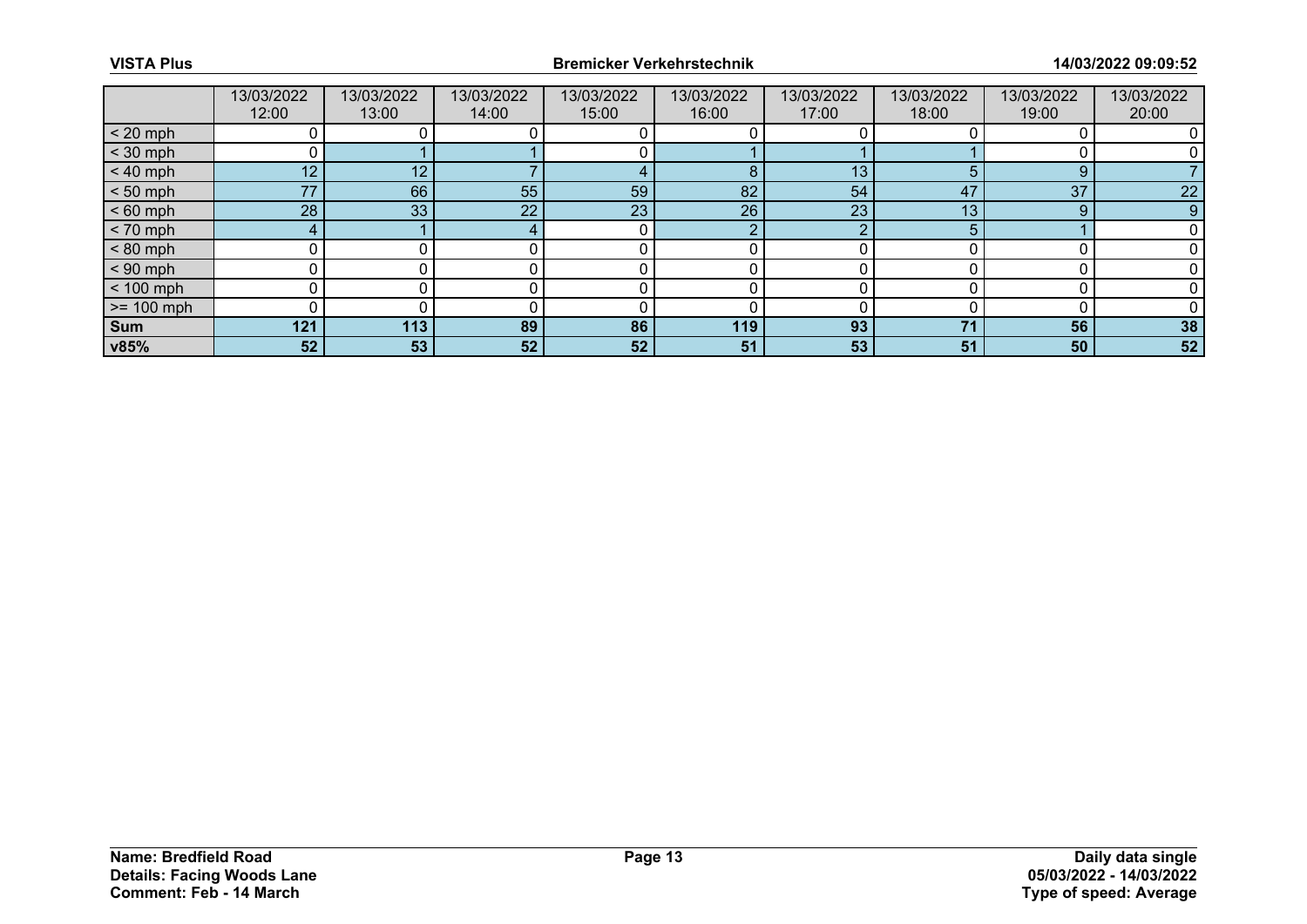|                 | 13/03/2022<br>21:00 | 13/03/2022<br>22:00 | 13/03/2022<br>23:00 | 14/03/2022<br>00:00 | 14/03/2022<br>01:00 | 14/03/2022<br>02:00 | 14/03/2022<br>03:00 | 14/03/2022<br>04:00 | 14/03/2022<br>05:00 |
|-----------------|---------------------|---------------------|---------------------|---------------------|---------------------|---------------------|---------------------|---------------------|---------------------|
| $< 20$ mph      |                     |                     |                     |                     |                     |                     |                     |                     |                     |
| $<$ 30 mph      |                     |                     |                     |                     |                     |                     |                     |                     |                     |
| $< 40$ mph      | 4                   |                     |                     |                     |                     |                     |                     |                     |                     |
| $< 50$ mph      | 14 <sub>1</sub>     |                     |                     |                     |                     |                     |                     |                     |                     |
| $< 60$ mph      |                     | 6                   |                     |                     |                     |                     |                     |                     |                     |
| $< 70$ mph      | 0                   |                     |                     |                     |                     |                     |                     |                     |                     |
| $< 80$ mph      |                     |                     |                     |                     |                     |                     |                     |                     |                     |
| $< 90$ mph      | 0                   |                     |                     |                     |                     |                     |                     |                     |                     |
| $< 100$ mph     | 0                   |                     |                     |                     |                     |                     |                     |                     |                     |
| $\ge$ = 100 mph |                     |                     |                     |                     |                     |                     |                     |                     |                     |
| Sum             | 19                  | 18                  |                     | <b>CO</b>           |                     |                     |                     |                     |                     |
| v85%            | 48                  | 54                  | 47                  | 47                  | 49                  | 0                   |                     | 0                   | 50                  |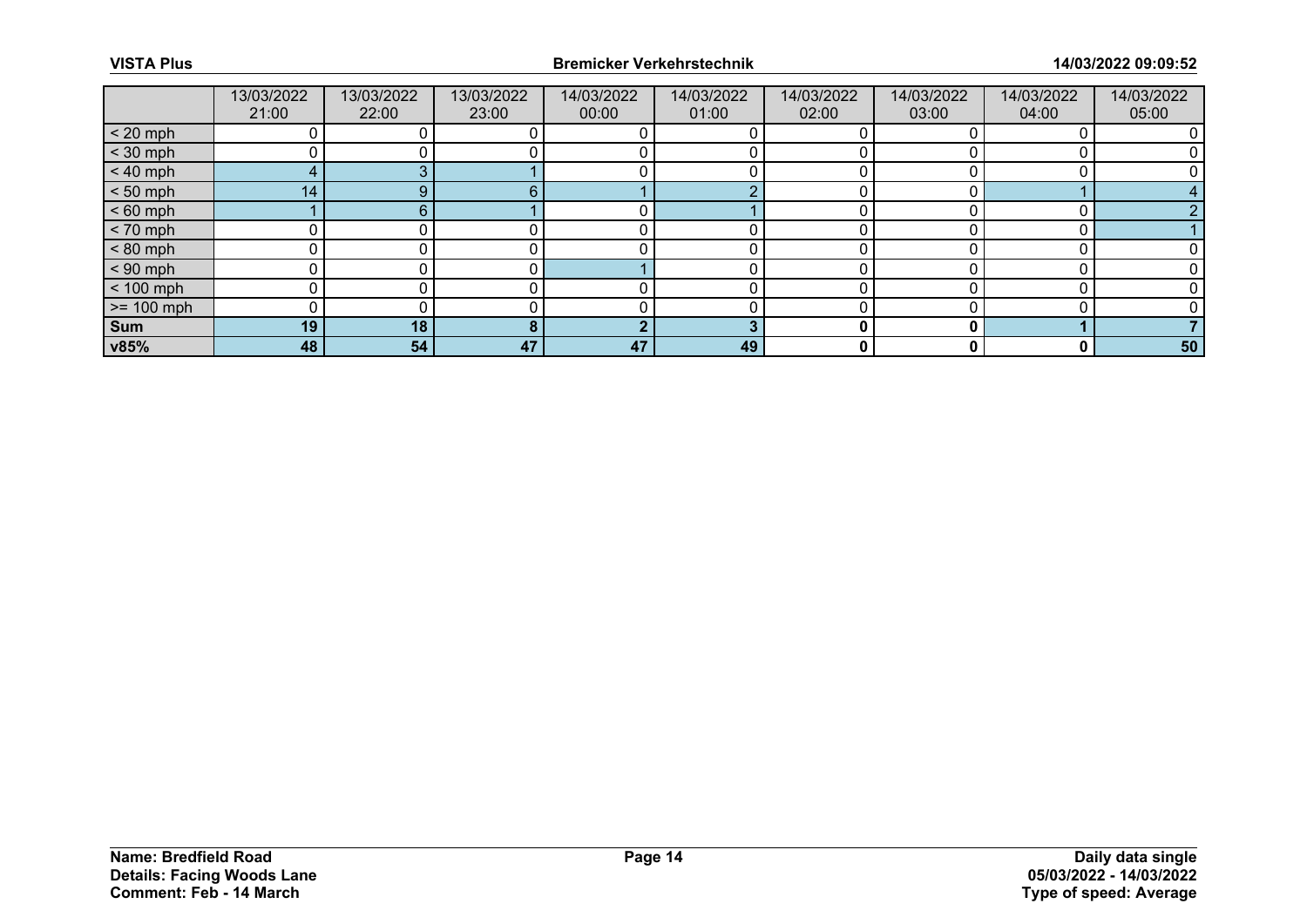|              | 14/03/2022<br>06:00 | 14/03/2022<br>07:00 | 14/03/2022<br>08:00 | 14/03/2022<br>09:00 | 14/03/2022<br>10:00 | 14/03/2022<br>11:00 | 14/03/2022<br>12:00 | 14/03/2022<br>13:00 | 14/03/2022<br>14:00 |
|--------------|---------------------|---------------------|---------------------|---------------------|---------------------|---------------------|---------------------|---------------------|---------------------|
| $< 20$ mph   |                     |                     |                     |                     |                     |                     |                     |                     |                     |
| $<$ 30 mph   |                     |                     |                     |                     |                     |                     |                     |                     |                     |
| $< 40$ mph   | 4                   |                     |                     |                     |                     |                     |                     |                     |                     |
| $< 50$ mph   | 14 <sub>1</sub>     | 12                  |                     |                     |                     |                     |                     |                     |                     |
| $< 60$ mph   | 11                  | 10                  |                     |                     |                     |                     |                     |                     |                     |
| $< 70$ mph   |                     |                     |                     |                     |                     |                     |                     |                     |                     |
| $< 80$ mph   |                     |                     |                     |                     |                     |                     |                     |                     |                     |
| $< 90$ mph   |                     |                     |                     |                     |                     |                     |                     |                     |                     |
| $< 100$ mph  | U                   |                     |                     |                     |                     |                     |                     |                     |                     |
| $>= 100$ mph |                     |                     |                     |                     |                     |                     |                     |                     |                     |
| <b>Sum</b>   | 29                  | 27                  |                     | 0                   |                     |                     |                     | O                   |                     |
| v85%         | 53                  | 57                  | 0                   | 0                   | 0                   | 0                   |                     | 0                   |                     |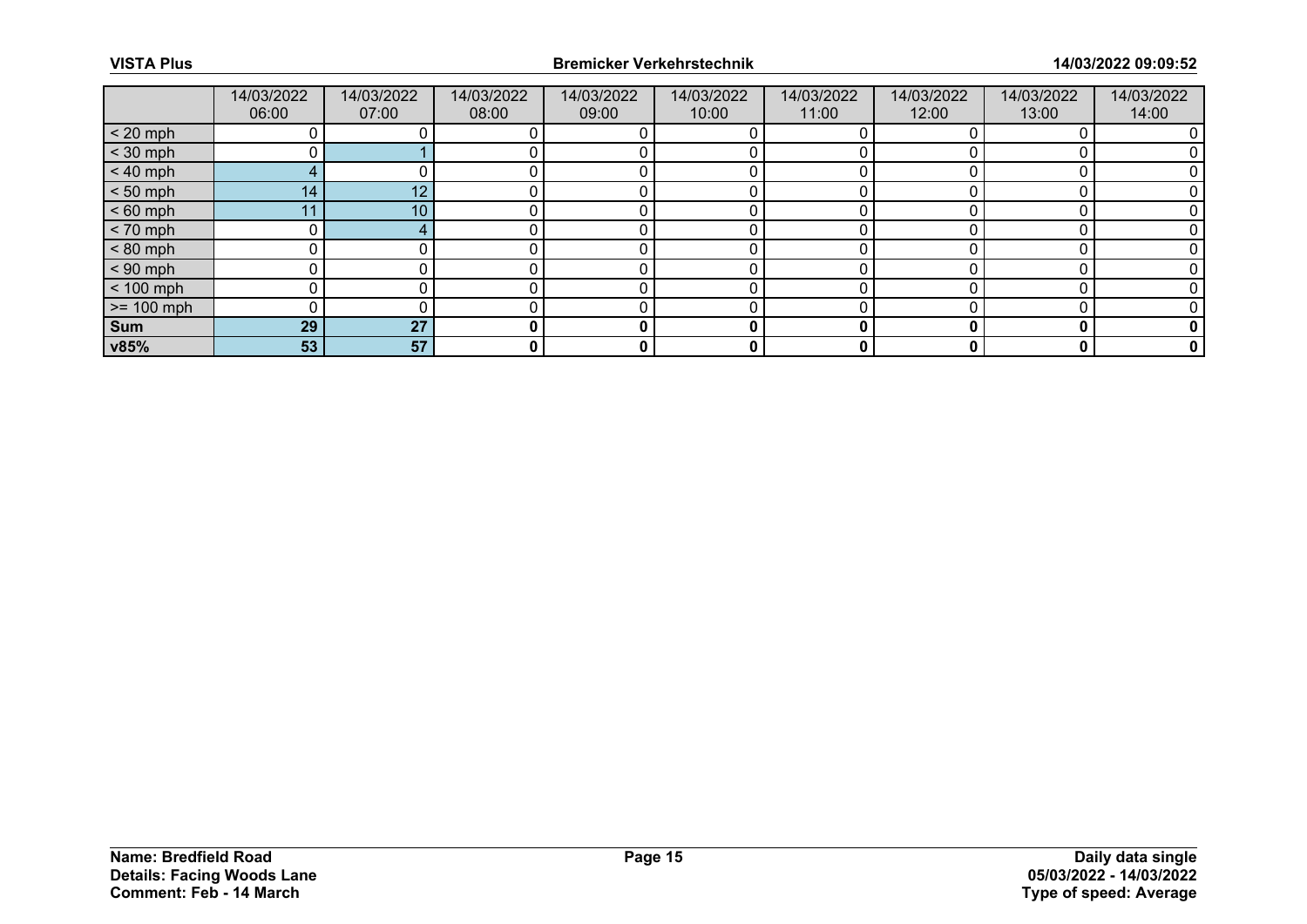|              | 14/03/2022<br>15:00 | 14/03/2022<br>16:00 | 14/03/2022<br>17:00 | 14/03/2022<br>18:00 | 14/03/2022<br>19:00 | 14/03/2022<br>20:00 | 14/03/2022<br>21:00 | 14/03/2022<br>22:00 | 14/03/2022<br>23:00 |
|--------------|---------------------|---------------------|---------------------|---------------------|---------------------|---------------------|---------------------|---------------------|---------------------|
| $< 20$ mph   |                     |                     |                     |                     |                     |                     |                     |                     |                     |
| $<$ 30 mph   |                     |                     |                     |                     |                     |                     |                     |                     |                     |
| $< 40$ mph   |                     |                     |                     |                     |                     |                     |                     |                     |                     |
| $< 50$ mph   |                     |                     |                     |                     |                     |                     |                     |                     |                     |
| $< 60$ mph   |                     |                     |                     |                     |                     |                     |                     |                     |                     |
| $< 70$ mph   | ∩                   |                     |                     |                     |                     |                     |                     |                     |                     |
| $< 80$ mph   |                     |                     |                     |                     |                     |                     |                     |                     |                     |
| $< 90$ mph   |                     |                     |                     |                     |                     |                     |                     |                     |                     |
| $< 100$ mph  | ∩                   |                     |                     |                     |                     | n                   |                     |                     |                     |
| $>= 100$ mph |                     |                     |                     |                     |                     |                     |                     |                     |                     |
| Sum          |                     |                     |                     | 0                   |                     |                     |                     | O                   |                     |
| v85%         | 0                   | 0                   | 0                   | 0                   | 0                   | 0                   |                     | 0                   |                     |